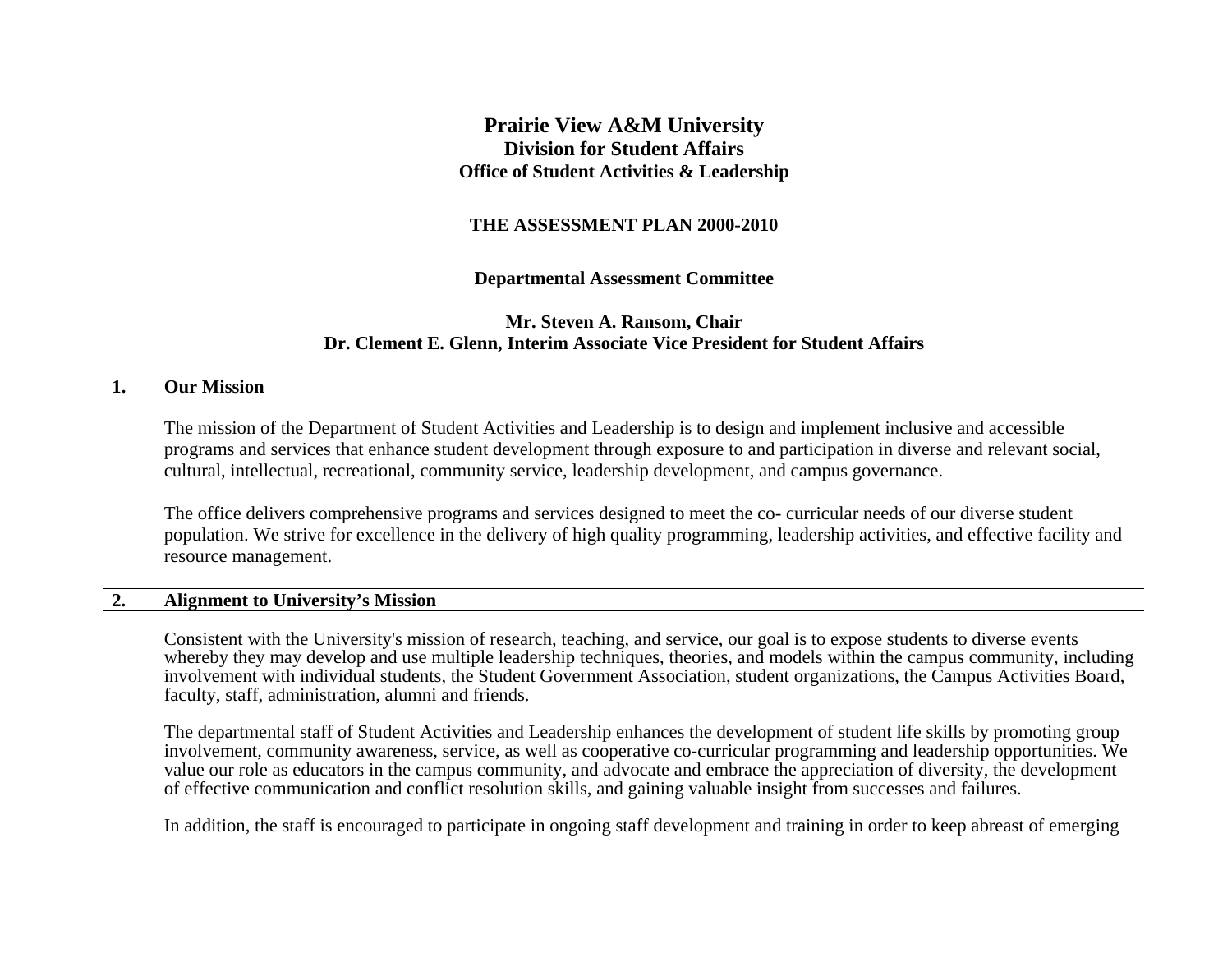needs and trends.

### **3. Core Values of the Office of Student Activities & Leadership**

### **Leadership**

Prairie View A&M University will stimulate, initiate, and implement programs and services to both inspire and guide students, faculty, and staff in developing their self-confidence, self-discipline, and other requisites to becoming successful leaders in their professions and in their communities; further, the University will offer campus-based and distance education programs to enhance the life chances for persons in its service areas.

## **Social Responsibility**

Prairie View A&M University will promote active participation in constructive social change through volunteerism, leadership, and civic action on the part of its faculty, staff, and students; further, the University will utilize channels available for influencing public policy on the local, state, national, and international levels.

The core values of the Office of Student Activities and Leadership are reflected in the above Prairie View A&M University Core Values. Our core values enhance student development through: critical thinking and reflection; responsible citizenship; honest and civil communication; self actualization; and learning from success and/or failure.

### **4. Conceptual Framework for Assessment**

The three tenets of the University's mission statement--research, teaching, and service, guide us as we approach each program/event. Each event is viewed as an opportunity to educate and enlighten the student from conceptualization, to implementation and evaluation. This is consistent with our department's mission: to design, facilitate, and implement comprehensive programs that enhance student development through their exposure to and participation in diverse and relevant social, cultural, intellectual, recreational, community service, leadership development and campus governance programs and services. We strive for excellence in the delivery of high quality programming, leadership activities, and effective facility and resource management.

As professionals we understand the value of planning, networking, budgeting, follow-up, evaluating and all the other details involved in event management. Collaboration is also a cornerstone of our efforts as we work with other offices/departments within the Student Affairs division, and across the campus. This facilitates a multi-dimensional co-curricular approach to our programs, activities, and services.

Students are able to learn from any programming or planning process, for in them lays the opportunity to understand contracts,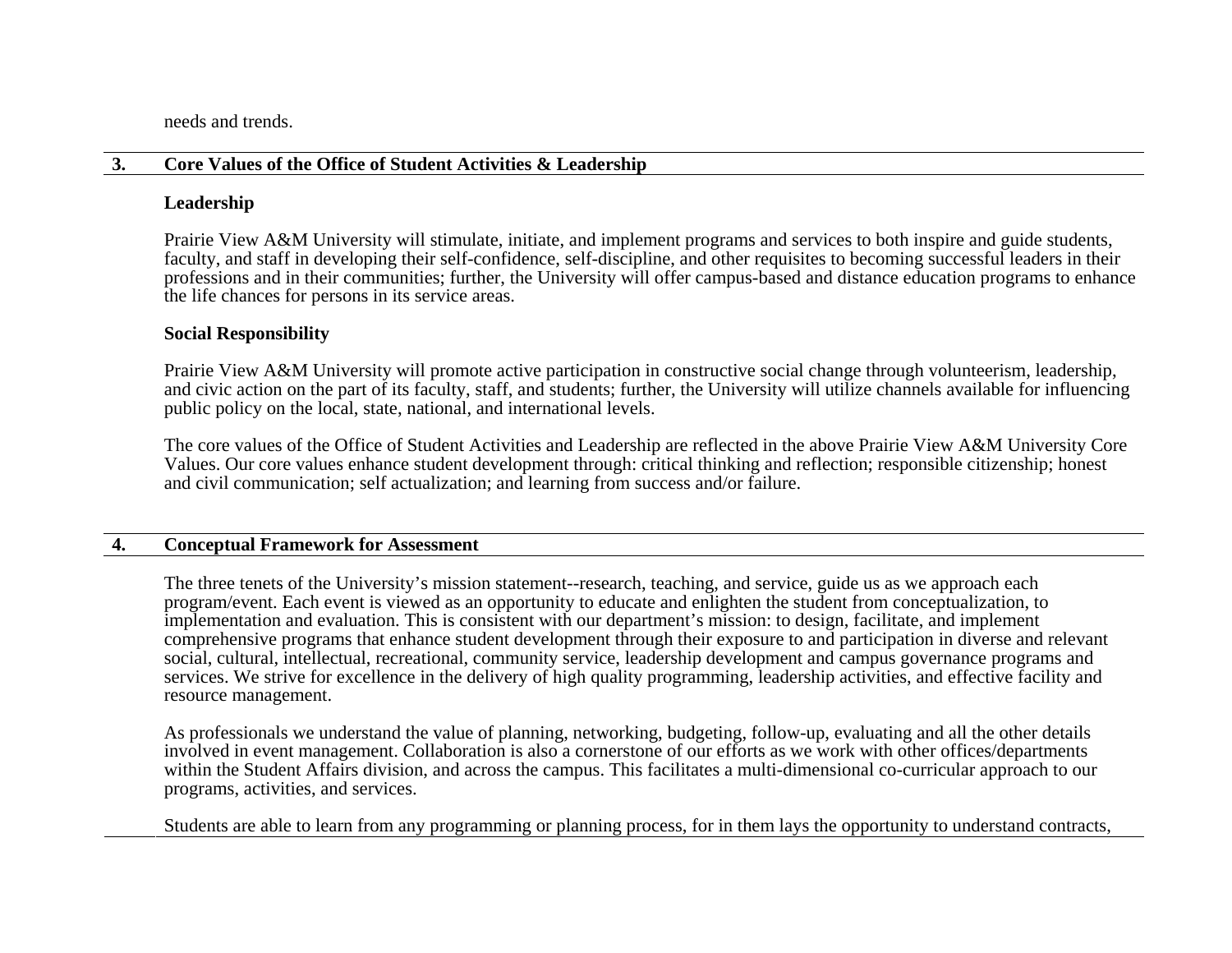bid processes, financial transactions, teamwork, time management, scheduling, networking with professionals, and a host of other opportunities.

Some of our standards and benchmarks come from established documentation in the field of Student Affairs, while others have been experientially developed over time. These resources combine to guide our practice in meaningful ways. **Tuckman's Forming Storming Norming Performing team development model** is an essential tool utilized to assist student organization advisors in understanding the stages of group development. Advisors learn that their advising styles need to be adjusted based on the developmental level of the group.

**Maslow's Hierarchy of Needs theory of personality development** plays a vital role in guiding our approach to student leadership development. We subscribe to the philosophy that our students must be addressed in all areas of this model. While our purview affords the opportunity to impact all levels of this model, we especially focus on:

- ii. **Safety needs** protection from elements, security, order, law, limits, stability, etc. This manifests itself in the development and implementation of event procedures which emphasize the safety and security of participants.
- iii. **Belongingness and Love needs** work group, family, affection, relationships, etc. This need is manifested in the continued development and nurturing of a host of student organizations to which students can belong.
- iv. **Esteem needs** self-esteem, achievement, mastery, independence, status, prestige, managerial responsibility, etc. A myriad of involvement experiences assist in addressing this need, including implementing and participating in activities such as recognition programs, leadership conferences, etc.
- v. **Cognitive needs** knowledge, meaning, etc. This need is manifested in the development of creative ways for students to sharpen their critical thinking and reflection skills.
- vii. **Self-Actualization needs** realizing personal potential, self-fulfillment, personal growth and peak experiences. This is the ideal for each student with whom we work.
- viii. **Transcendence needs** - helping others to achieve self actualization. The leadership development cycle is complete when this happens.

The **Council for the Advancement of Standards (CAS) for Student Activities** plays a vital role in establishing benchmarks from which we can measure our programs, services, and activities. Additionally, the **Prairie View A&M University Core Values** of: access and quality; diversity; leadership; relevance; and social responsibility inform and guide our service delivery, program and activity selection, and overall student development philosophy.

The **Social Change Model of Leadership Development** informs us that leadership is a process rather than just a position. These tenets overarch our leadership development efforts. This process facilitates positive change through the utilization of the following seven C's:

- 1. **Collaboration—working with others towards a common effort;**<br>2. **Consciousness of self**—being aware of beliefs, values, attitudes
- 2. **Consciousness of self**—being aware of beliefs, values, attitudes, and emotions;<br>3. **Commitment**—energy that motivates and drives the individual to serve:
- **Commitment—energy that motivates and drives the individual to serve;**
- 4. **Congruence—thinking, feeling, and behaving with consistency, genuineness, and honesty;**<br>5. **Common purpose**—working with shared aims and values:
- **Common purpose—working with shared aims and values;**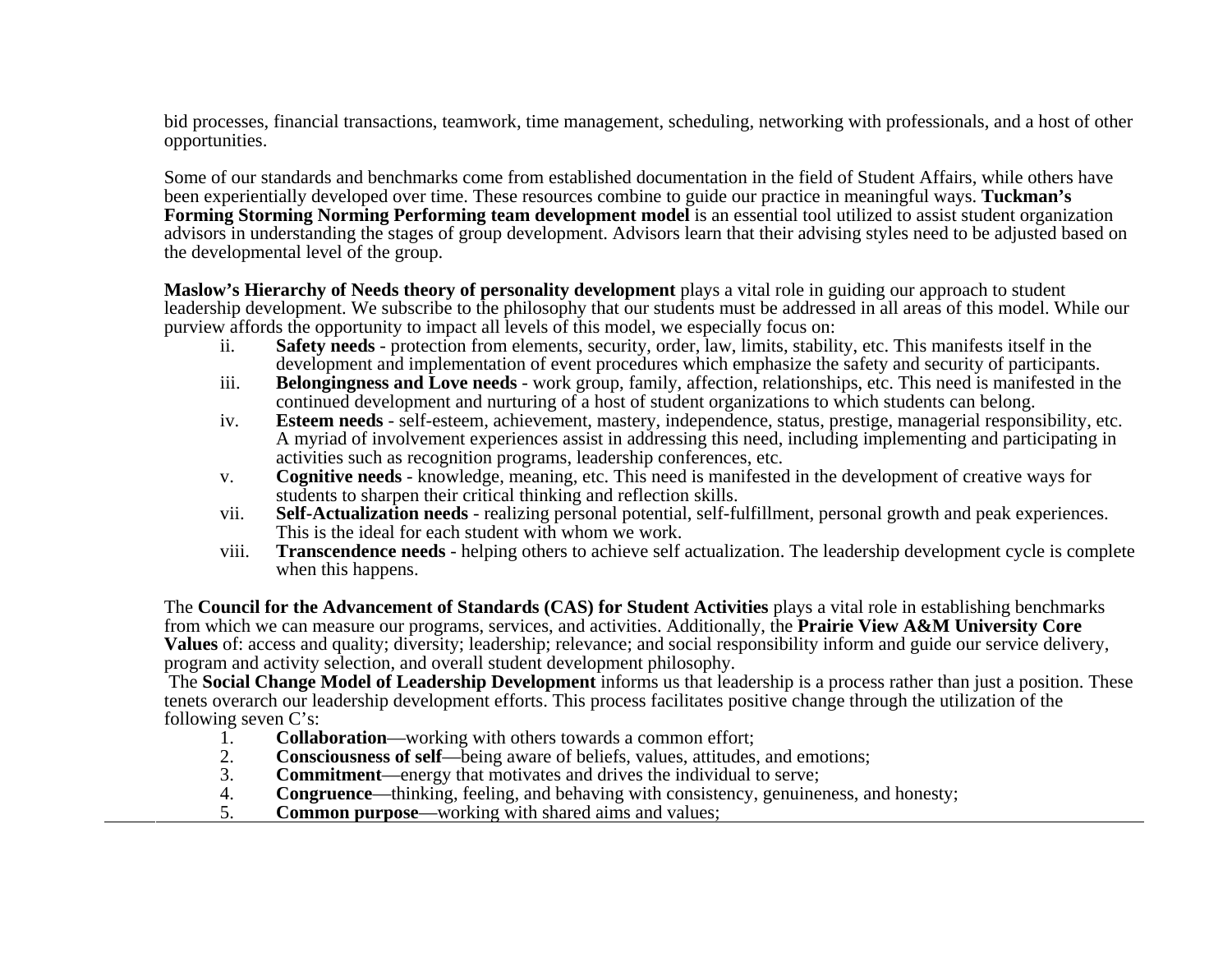- 6. **Controversy with Civility**—different viewpoints are inevitable, but differences can be discussed with civility.
- **Citizenship—becoming responsibly connected to the community and society.**

**Bloom's Revised Taxonomy** guides us as we establish learning outcomes for each of our programs. This process assists in yielding solid assessment data that will be utilized to improve programs and services.

Utilizing this information as a framework, individualized assessment instruments will be devised for activities and programs throughout the year. The data generated will be of a direct nature, consisting of qualitative and quantitative components. The assessment results will be utilized to improve future programs and will be reflected not only in the improved program offering, but also directly included in the assessment when the program is again presented. This procedure will standardize the process of continuous improvement of Office of Student Activities and Leadership programs and services.

The Office of Student Activities and Leadership has chosen two of the PVAMU Core Values: leadership; and social responsibility to serve as a backdrop to the office core values of: critical thinking and reflection; responsible citizenship; honest and civil communication; self actualization; and learning from success and/or failure. These combined ideals guide our efforts and couple with the assessment results to inform our resource allocation.

To that end, assessment will take place at the event level and be developmental in focus for the Student Leadership Institute. As reflected on the Assessment Cycles by Unit chart, event-specific satisfaction surveys will be administered on an ongoing basis. Moreover, the surveys are designed to collect both qualitative and quantitative data. Assessment data will be analyzed by the Departmental Assessment Committee which will include the Director of Student Activities and the event planning committee. Students will continue to be heavily involved in event planning committees and will also be included in assessment committee discussions as we incorporate the results into the decision-making process for future programming and improvement.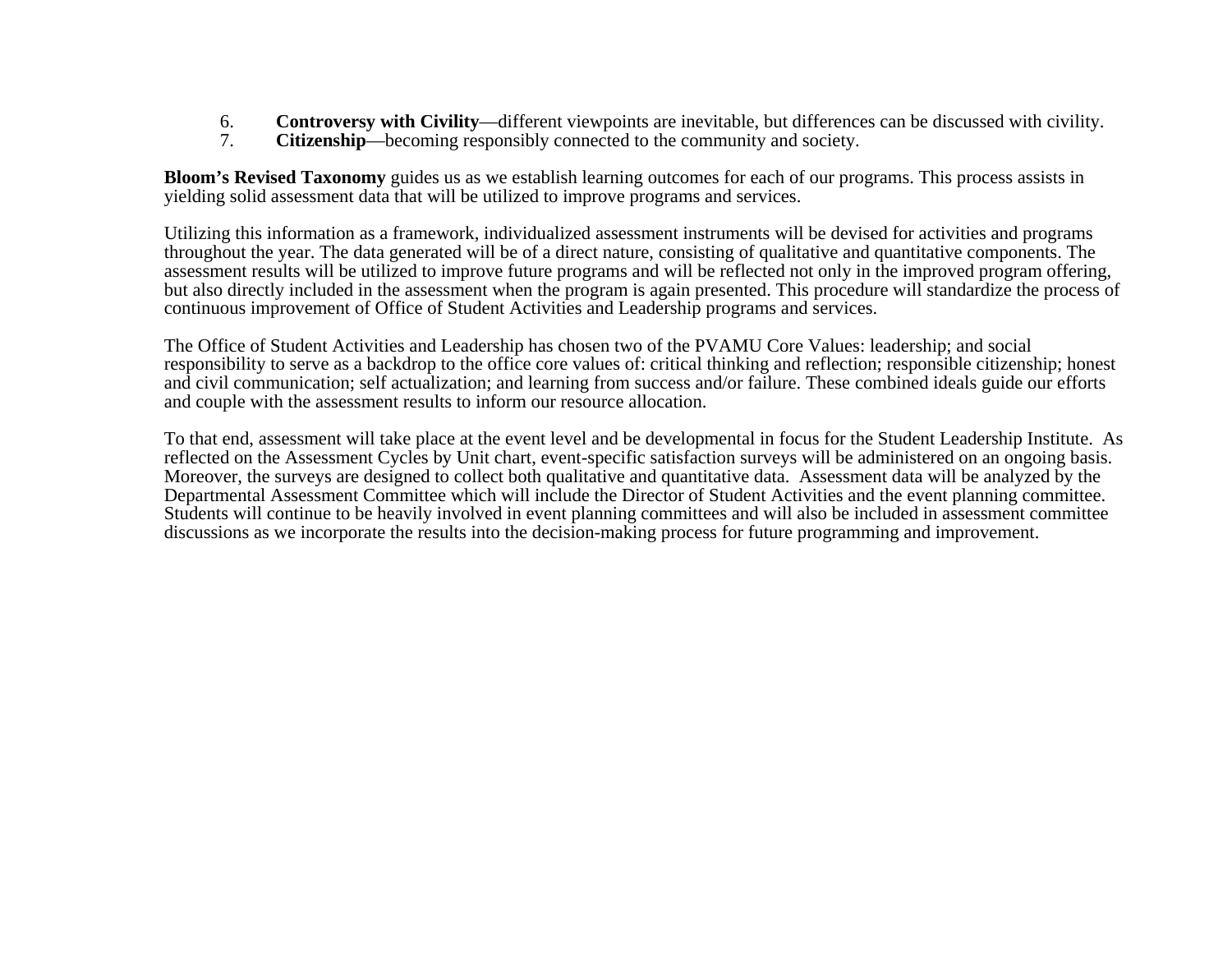## **Program Name: Office of Student Activities & Leadership**

### **Institutional Goals**

**Program Outcomes, Objectives, Action Strategies, Success Measures, Responsible Person (s), Cost Estimate and Leads to Improvement** 

**FY '07** 

| <b>Goal 7. Promote Programs that Contribute Student Success</b> |                                                                                                                                                                             |                                                                                                                                                                                    |                                                                                                                                                |                            |                                                                                                                                                                                                                                                                                                                                              |  |  |  |  |
|-----------------------------------------------------------------|-----------------------------------------------------------------------------------------------------------------------------------------------------------------------------|------------------------------------------------------------------------------------------------------------------------------------------------------------------------------------|------------------------------------------------------------------------------------------------------------------------------------------------|----------------------------|----------------------------------------------------------------------------------------------------------------------------------------------------------------------------------------------------------------------------------------------------------------------------------------------------------------------------------------------|--|--|--|--|
| <b>Outcomes</b>                                                 | <b>Objectives/Action Strategies</b>                                                                                                                                         | <b>Success Measures</b>                                                                                                                                                            | Person (s) Responsible                                                                                                                         | <b>Resource Allocation</b> | <b>Leads to Continuous Improvement</b><br>and New Performance Measure                                                                                                                                                                                                                                                                        |  |  |  |  |
|                                                                 |                                                                                                                                                                             |                                                                                                                                                                                    |                                                                                                                                                |                            |                                                                                                                                                                                                                                                                                                                                              |  |  |  |  |
| Enhance staff<br>development                                    | Participate in annual<br>meetings of national,<br>System, and local<br>professional associations<br>such as National<br><b>Association for Campus</b><br>Activities (NACA). | $100\%$ staff<br>participation in<br>at least one<br>annual meeting<br>per year. Three<br>staff members<br>were in<br>volunteer roles<br>on a national<br>level for 2007-<br>2008. | Director<br><b>Assistant Director</b><br>Program<br>Coordinator<br><b>Staff Assistant</b><br><b>Customer Service</b><br>Associate<br>Secretary | \$8000                     | Promote quality and<br>vitality of staff<br>Stay abreast of current<br>trends relating to student<br>life and development<br>FY '07-'08: Encourage<br>staff to seek and assume<br>volunteer leadership roles<br>in related professional<br>associations. Continue<br>100% staff participation in<br>at least one annual<br>meeting per year. |  |  |  |  |
|                                                                 |                                                                                                                                                                             |                                                                                                                                                                                    |                                                                                                                                                |                            |                                                                                                                                                                                                                                                                                                                                              |  |  |  |  |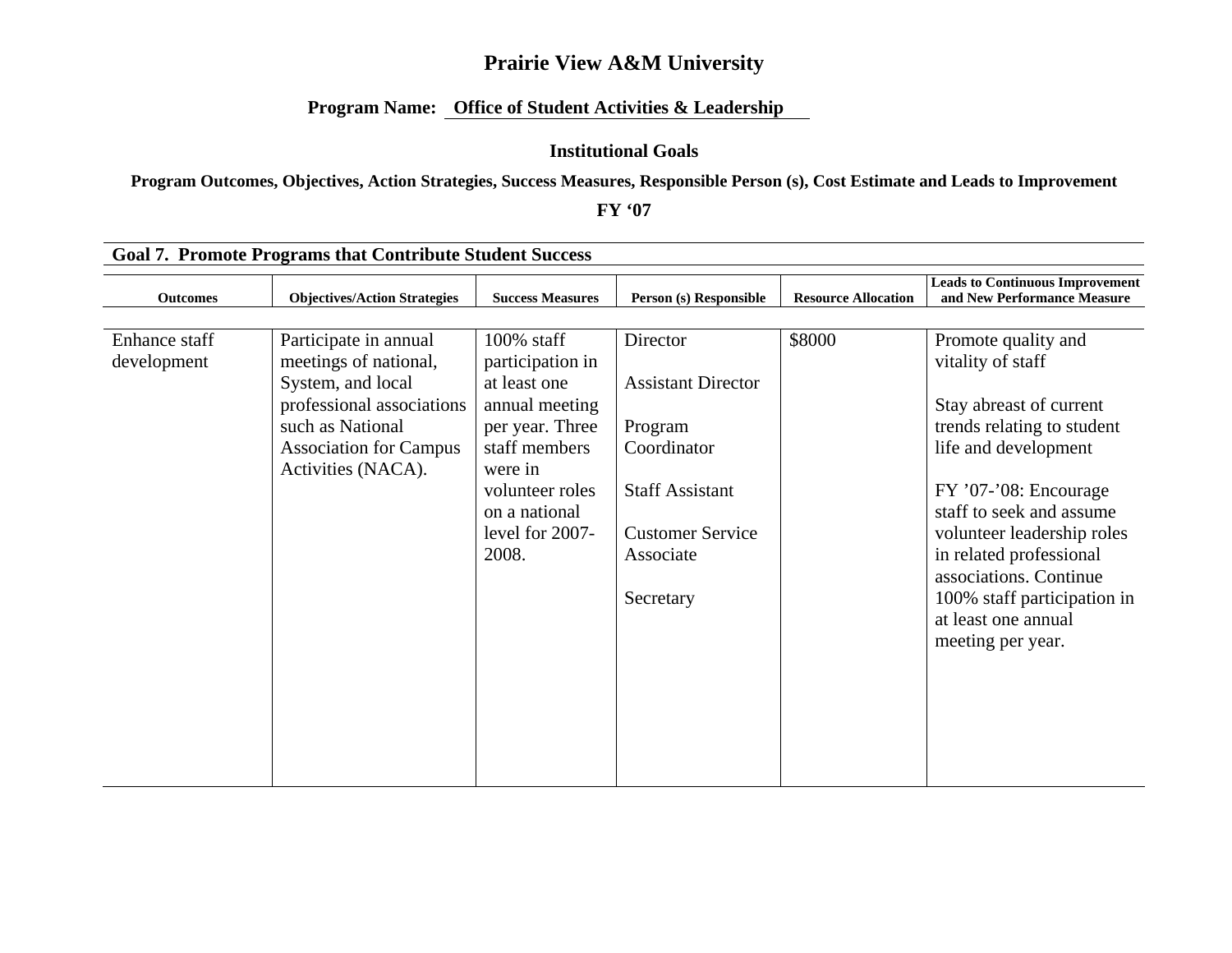## **Program Name: Office of Student Activities & Leadership**

### **Institutional Goals**

**Program Outcomes, Objectives, Action Strategies, Success Measures, Responsible Person (s), Cost Estimate and Leads to Improvement** 

**FY "07** 

| <b>Goal 7. Promote Programs that Contribute Student Success</b> |                                     |                          |                           |                            |                                                                       |  |  |  |
|-----------------------------------------------------------------|-------------------------------------|--------------------------|---------------------------|----------------------------|-----------------------------------------------------------------------|--|--|--|
| <b>Outcomes</b>                                                 | <b>Objectives/Action Strategies</b> | <b>Success Measures</b>  | Person (s) Responsible    | <b>Resource Allocation</b> | <b>Leads to Continuous Improvement</b><br>and New Performance Measure |  |  |  |
|                                                                 |                                     |                          |                           |                            |                                                                       |  |  |  |
| Enhance staff                                                   | <b>Collaborate with Texas</b>       | 2007                     | Director                  | \$900                      | Maintained efforts to gain                                            |  |  |  |
| development                                                     | A&M System                          | Satisfaction             |                           |                            | and share best practices                                              |  |  |  |
|                                                                 | universities and agencies           | Survey yielded           | <b>Assistant Director</b> |                            | and innovative research on                                            |  |  |  |
|                                                                 | through participation in            | 100% approval            |                           |                            | programming in Student                                                |  |  |  |
|                                                                 | the annual TAMUS                    | rating with              | Program                   |                            | Affairs                                                               |  |  |  |
|                                                                 | <b>Student Affairs</b>              | <b>TAMUS</b>             | Coordinator               |                            |                                                                       |  |  |  |
|                                                                 | Symposium                           | <b>Student Affairs</b>   |                           |                            | Strengthened linkages                                                 |  |  |  |
|                                                                 |                                     | Symposium                | <b>Staff Assistant</b>    |                            | among like departments                                                |  |  |  |
|                                                                 |                                     | sponsored by             |                           |                            | across the A&M System                                                 |  |  |  |
|                                                                 |                                     | <b>PVAMU</b>             | <b>Customer Service</b>   |                            |                                                                       |  |  |  |
|                                                                 |                                     |                          | Associate                 |                            | 2007-08 goal is to achieve                                            |  |  |  |
|                                                                 |                                     | $(75.2\% \text{ rated})$ |                           |                            | 100% participation at the                                             |  |  |  |
|                                                                 |                                     | the Symposium            |                           |                            | <b>TAMUS Student Affairs</b>                                          |  |  |  |
|                                                                 |                                     | as excellent;            |                           |                            | Symposium                                                             |  |  |  |
|                                                                 |                                     | 24.8 rated the           |                           |                            |                                                                       |  |  |  |
|                                                                 |                                     | overall                  |                           |                            |                                                                       |  |  |  |
|                                                                 |                                     | Symposium as             |                           |                            |                                                                       |  |  |  |
|                                                                 |                                     | good)                    |                           |                            |                                                                       |  |  |  |
|                                                                 |                                     |                          |                           |                            |                                                                       |  |  |  |
|                                                                 |                                     |                          |                           |                            |                                                                       |  |  |  |
|                                                                 |                                     |                          |                           |                            |                                                                       |  |  |  |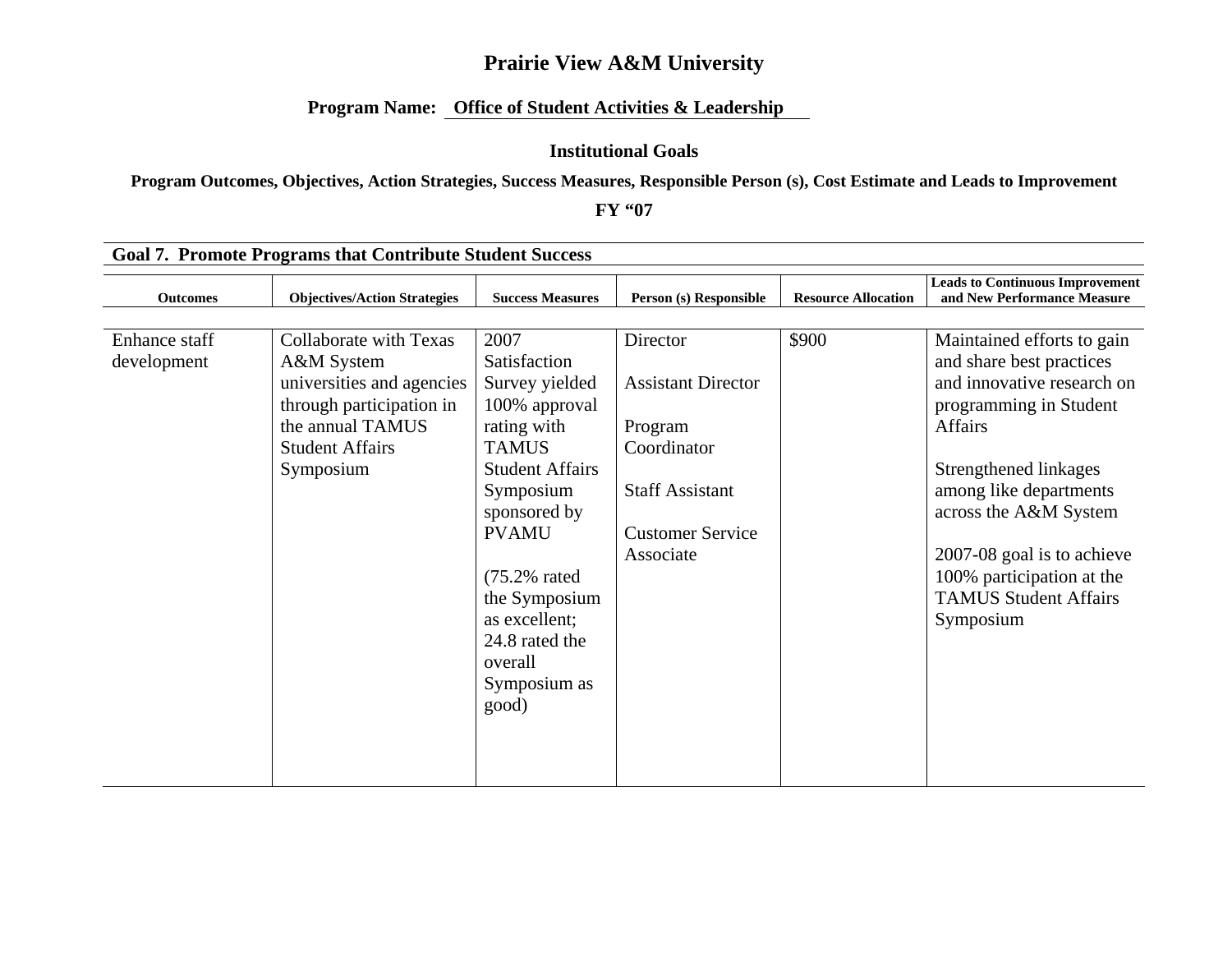## **Program Name: Office of Student Activities & Leadership**

### **Institutional Goals**

## **Program Outcomes, Objectives, Action Strategies, Success Measures, Responsible Person (s), Cost Estimate and Leads to Improvement**

#### **FY "07**

| <b>Goal 7. Promote Programs that Contribute Student Success</b> |                                                                                                                                                                                                                                                                                                                                                   |                                                                                                              |                                                                  |                            |                                                                                                                                                                                                                                                                                                                                                                                                                                                                                                                                        |  |  |  |  |
|-----------------------------------------------------------------|---------------------------------------------------------------------------------------------------------------------------------------------------------------------------------------------------------------------------------------------------------------------------------------------------------------------------------------------------|--------------------------------------------------------------------------------------------------------------|------------------------------------------------------------------|----------------------------|----------------------------------------------------------------------------------------------------------------------------------------------------------------------------------------------------------------------------------------------------------------------------------------------------------------------------------------------------------------------------------------------------------------------------------------------------------------------------------------------------------------------------------------|--|--|--|--|
| <b>Outcomes</b>                                                 | <b>Objectives/Action Strategies</b>                                                                                                                                                                                                                                                                                                               | <b>Success Measures</b>                                                                                      | Person (s) Responsible                                           | <b>Resource Allocation</b> | <b>Leads to Continuous Improvement</b><br>and New Performance Measure                                                                                                                                                                                                                                                                                                                                                                                                                                                                  |  |  |  |  |
|                                                                 |                                                                                                                                                                                                                                                                                                                                                   |                                                                                                              |                                                                  |                            |                                                                                                                                                                                                                                                                                                                                                                                                                                                                                                                                        |  |  |  |  |
| Enhance student<br>leadership<br>development                    | 10th Annual Student<br>Leadership Institute<br>coordinated by Student<br>Activities and<br>Leadership with support<br>from Council of Student<br>Organizations; Cultural<br>Series; Institutional<br><b>Relations and Public</b><br>Service; New Student<br><b>Orientation Programs;</b><br>Recreational Sports; and<br><b>University College</b> | Conducted a<br>comprehensive<br>satisfaction and<br>learning<br>outcome-based<br>survey for the<br>Institute | Director<br><b>Assistant Directors</b><br>Program<br>Coordinator | \$25,000                   | Identify personal<br>leadership styles and<br>realize the value of varied<br>approaches to leadership.<br>Communicate effectively<br>and build confidence in<br>group presentation<br>abilities.<br>Clarify and integrate one's<br>moral and ethical values<br>into personal leadership<br>styles.<br>Understand and<br>communicate the<br>university's history,<br>ideals, and traditions.<br>Demonstrate effective<br>team work and<br>collaborative skills.<br>2007-08: Additional<br>sources of funding would<br>allow for program |  |  |  |  |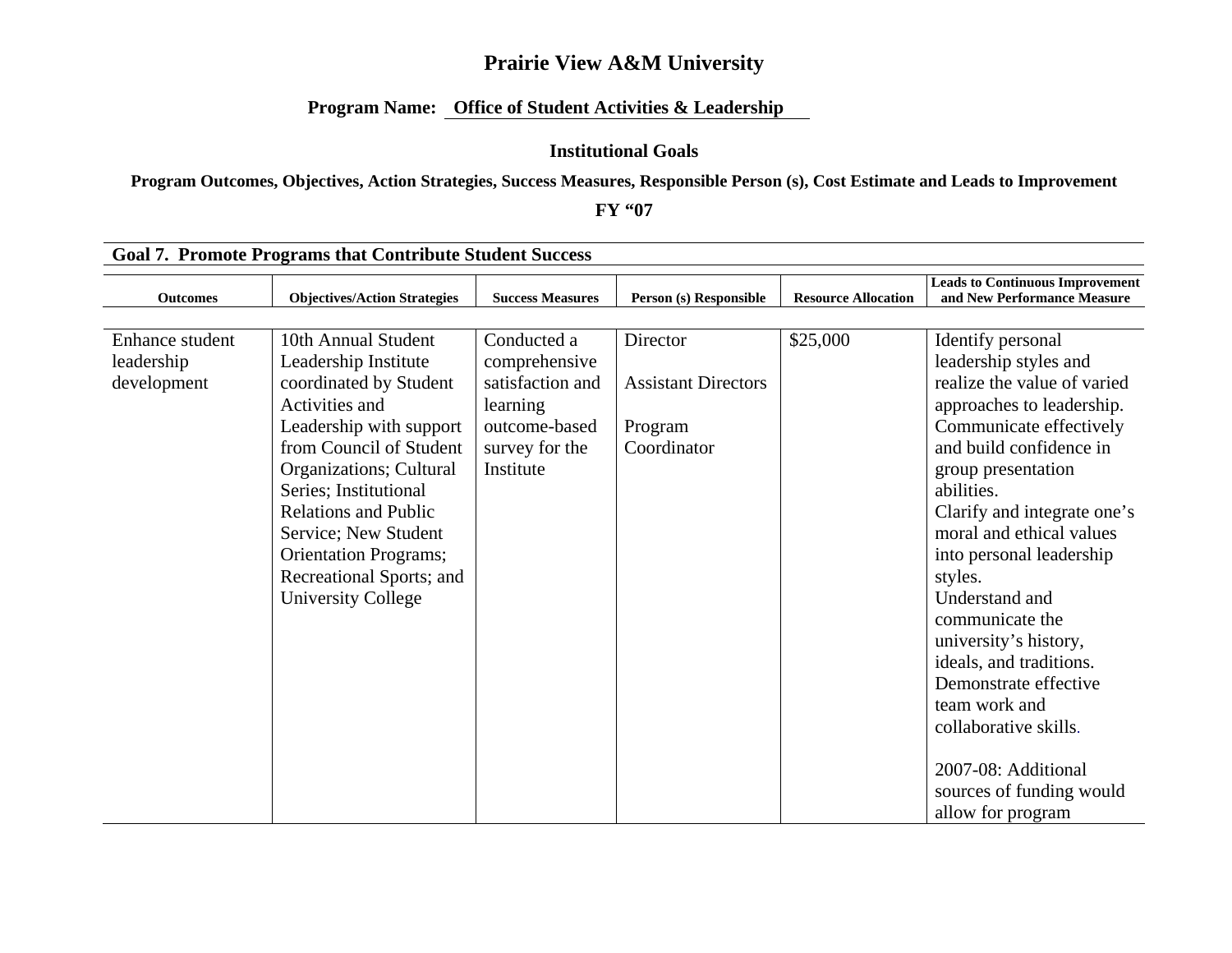|  |  | expansion. Increase ethnic<br>diversity by 10%, male<br>participants by 25%. |
|--|--|------------------------------------------------------------------------------|
|  |  |                                                                              |
|  |  |                                                                              |
|  |  |                                                                              |
|  |  |                                                                              |
|  |  |                                                                              |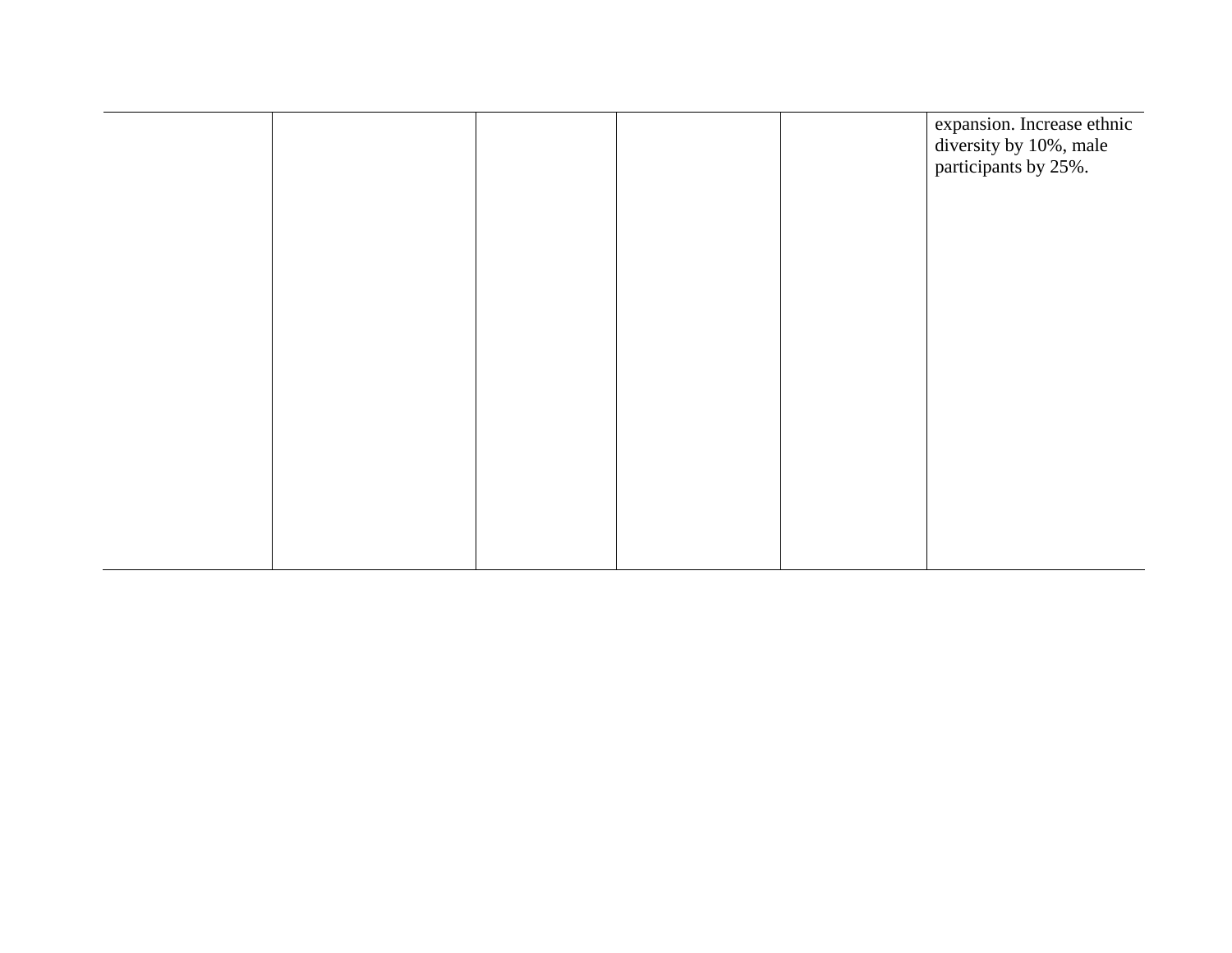## **Program Name: Office of Student Activities & Leadership**

### **Institutional Goals**

**Program Outcomes, Objectives, Action Strategies, Success Measures, Responsible Person (s), Cost Estimate and Leads to Improvement** 

**FY "07** 

|                                   | <b>Goal 7. Promote Programs that Contribute Student Success</b>                                                                    |                                                                                                                                                                                                                        |                                                                                                                                                 |                            |                                                                                                                                                                                                                                                                                                                                                                                                                                                                                                                                       |
|-----------------------------------|------------------------------------------------------------------------------------------------------------------------------------|------------------------------------------------------------------------------------------------------------------------------------------------------------------------------------------------------------------------|-------------------------------------------------------------------------------------------------------------------------------------------------|----------------------------|---------------------------------------------------------------------------------------------------------------------------------------------------------------------------------------------------------------------------------------------------------------------------------------------------------------------------------------------------------------------------------------------------------------------------------------------------------------------------------------------------------------------------------------|
| <b>Outcomes</b>                   | <b>Objectives/Action Strategies</b>                                                                                                | <b>Success Measures</b>                                                                                                                                                                                                | Person (s) Responsible                                                                                                                          | <b>Resource Allocation</b> | <b>Leads to Continuous Improvement</b><br>and New Performance Measure                                                                                                                                                                                                                                                                                                                                                                                                                                                                 |
|                                   |                                                                                                                                    |                                                                                                                                                                                                                        |                                                                                                                                                 |                            |                                                                                                                                                                                                                                                                                                                                                                                                                                                                                                                                       |
| Deliver wide array<br>of programs | Collaborate with various<br>intra/inter divisional<br>offices, academic<br>departments, TAMUS<br>schools, and external<br>agencies | Established<br>effective<br>working<br>relationships;<br>tangible array of<br>program<br>offerings;<br>positive survey<br>results;<br>substantial<br>student<br>attendance at<br>most programs<br>ranging 10-<br>4500. | Director<br><b>Assistant Directors</b><br>Program<br>Coordinator<br><b>Staff Assistant</b><br><b>Customer Service</b><br>Associate<br>Secretary | \$75,000                   | Student exposure to and<br>participation in diverse<br>and relevant activities;<br>achievement of<br>departmental core values<br>of: critical thinking and<br>reflection; responsible<br>citizenship; honest and<br>civil communication; self-<br>actualization; and learning<br>from success and/or<br>failure<br>2007-08: Incorporate<br>larger University<br>representation in planning<br>of large events such as<br>Homecoming. A<br>representative from<br>Procurement Services will<br>be added to the<br>Homecoming Committee |
|                                   |                                                                                                                                    |                                                                                                                                                                                                                        |                                                                                                                                                 |                            | to enhance purchasing                                                                                                                                                                                                                                                                                                                                                                                                                                                                                                                 |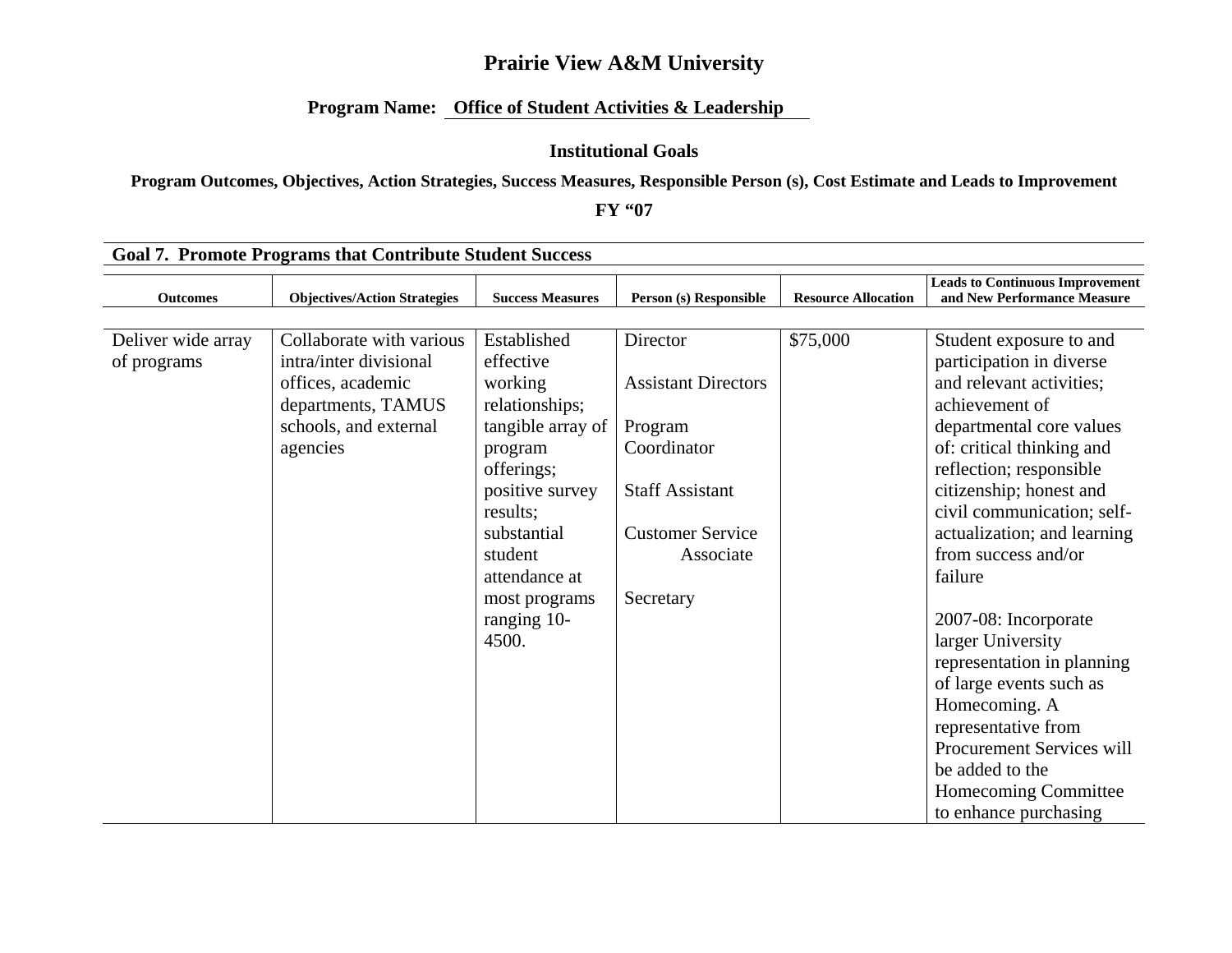|  |  | effectiveness. |
|--|--|----------------|
|  |  |                |
|  |  |                |
|  |  |                |
|  |  |                |
|  |  |                |
|  |  |                |
|  |  |                |
|  |  |                |
|  |  |                |
|  |  |                |
|  |  |                |
|  |  |                |
|  |  |                |
|  |  |                |
|  |  |                |
|  |  |                |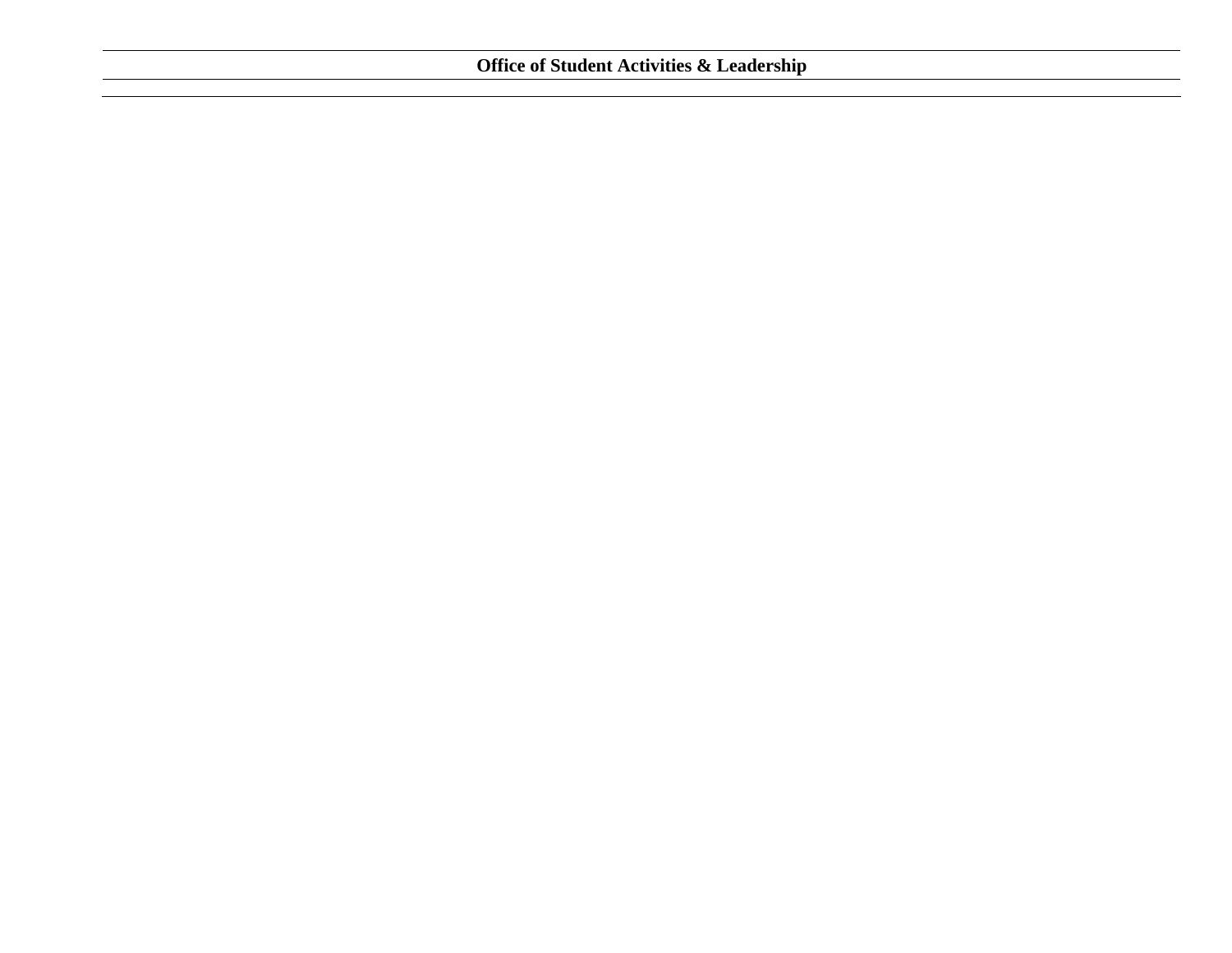| <b>Assessment Cycles by Unit</b>              |                                   |                               |               |                        |              |                |               |                                 |                             |                                                                                          |                                           |                                                                  |
|-----------------------------------------------|-----------------------------------|-------------------------------|---------------|------------------------|--------------|----------------|---------------|---------------------------------|-----------------------------|------------------------------------------------------------------------------------------|-------------------------------------------|------------------------------------------------------------------|
| Name of<br><b>Measure</b>                     | <b>Report</b><br><b>Completed</b> | <b>Targeted</b><br>Population |               | <b>Type of Measure</b> |              |                |               | <b>Administration</b><br>Period | <b>Frequency</b>            | Description/<br><b>Purpose</b>                                                           | <b>Where Assessed/</b><br>Location/Format | Outcome/<br>What<br>Assessed?                                    |
|                                               | Yes or No                         |                               | $\sim$ $\sim$ | National<br>Survey     | Local Survey | Other: Specify | Past          | <b>Future</b>                   |                             |                                                                                          |                                           |                                                                  |
| Example:<br><b>Student Survey</b>             | Yes                               | Undergraduate<br>Candidates   |               |                        | $\mathbf X$  |                | 2004          | $2005 -$<br>2010                | Yearly                      | <b>Student Self-Report</b><br>of Core Curriculum                                         | By Program<br>$(Web - by 2007)$           | Perception/<br>Satisfaction/<br>Quality of Student<br>Learning   |
| Example:<br>Academic Profile                  | Yes                               | Freshmen &<br>Juniors         | $\mathbf X$   |                        |              |                | 1994,<br>2004 | 2005                            | Yearly                      | Measures of critical<br>thinking, reading<br>and mathematics                             | <b>TBD</b>                                | <b>Student Learning</b>                                          |
| Student Leadership<br><b>Institute Survey</b> | Yes                               | <b>SLI</b> Participants       |               |                        | X            |                | 2006<br>2007  | 2008-<br>2010                   | yearly                      | To evaluate the<br>effectiveness SLI<br>programs and its<br>relevance to<br>participants | <b>SLI</b><br><b>TBD</b>                  | Quality and<br>satisfaction of SLI<br>Program                    |
| Event-specific<br>satisfaction survey         | Ongoing                           | <b>Student Body</b>           |               |                        | X            |                | 2006          | 2008-<br>2010                   | Ongoing for<br>major events | To evaluate<br>effectiveness of<br>program and its<br>impact on student<br>development   | <b>TBD</b>                                | Satisfaction,<br>relevance and<br>quality of student<br>programs |
|                                               |                                   |                               |               |                        |              |                |               |                                 |                             |                                                                                          |                                           |                                                                  |
|                                               |                                   |                               |               |                        |              |                |               |                                 |                             |                                                                                          |                                           |                                                                  |
|                                               |                                   |                               |               |                        |              |                |               |                                 |                             |                                                                                          |                                           |                                                                  |
|                                               |                                   |                               |               |                        |              |                |               |                                 |                             |                                                                                          |                                           |                                                                  |
|                                               |                                   |                               |               |                        |              |                |               |                                 |                             |                                                                                          |                                           |                                                                  |
|                                               |                                   |                               |               |                        |              |                |               |                                 |                             |                                                                                          |                                           |                                                                  |
|                                               |                                   |                               |               |                        |              |                |               |                                 |                             |                                                                                          |                                           |                                                                  |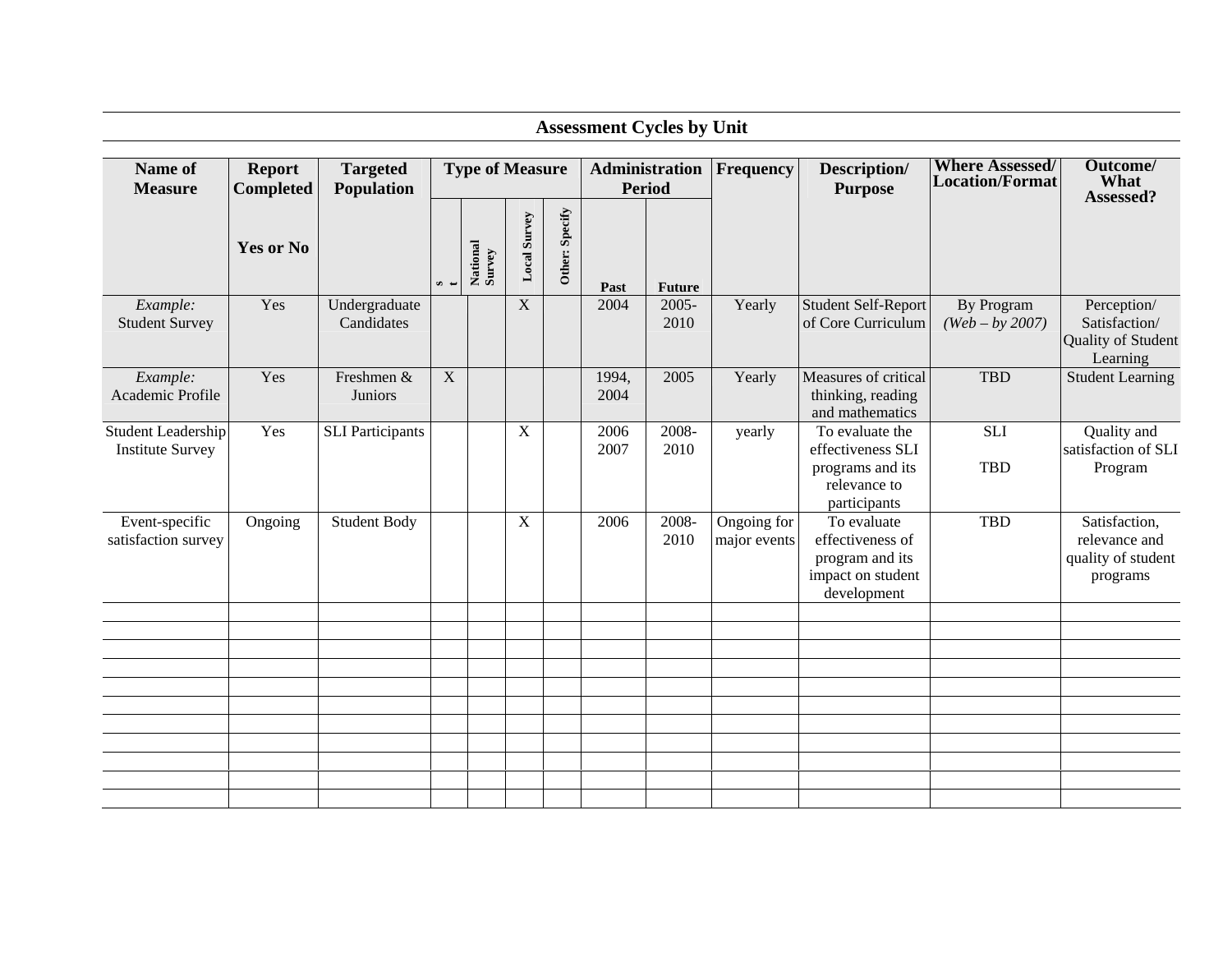## **Office of Student Activities & Leadership**

## **Feedback/Assessment 2006-2007**

### **1. What does your assessment data tell you about student learning and/or service delivery?**

Membership Intake Forum Survey

- 1. Do you understand University guidelines and regulations concerning the membership intake process? 86% Excellent 13% Good
- 2.Do you have a better knowledge of hazing; its warning signs and consequences? 89% Excellent 9% Good
- 3.Do you have a deeper understanding of fraternal organizations and their principles? 77% Excellent 17% Good
- 4.Did this event meet your expectations? 83% Excellent 13% Good
- 5.Did the speaker convey his ideas in an understandable format? 93% Excellent 6% Good

### **2. How will assessment data be used to improve student learning and/or service delivery?**

We will bring this speaker and/or similar speakers to cover similar topical information in the future. This was a new format for the MIP Forum and our results indicate that we should continue it. The results also informed us that a speaker/media presentation combination is more effective for this type of program.

### **1. What does your assessment data tell you about student learning and/or service delivery?**

Elite Etiquette Seminar Survey

- 1.Did the presenter convey his/her ideas in an understandable format? 82% Excellent 14% Good
- 2.Do you have a better understanding of how to build your wardrobe? 79% Excellent 21% Good
- 3.Are you more familiar with the formal dining setting? 79% Excellent 21% Good
- 4.Are you prepared for a professional business dining experience with a future employer? 68% Excellent 32% Good

## **2. How will assessment data be used to improve student learning and/or service delivery?**

While the program was a success, data indicated that a more interactive format would was desired. We hope to expand the program to incorporate larger numbers of students in the future.